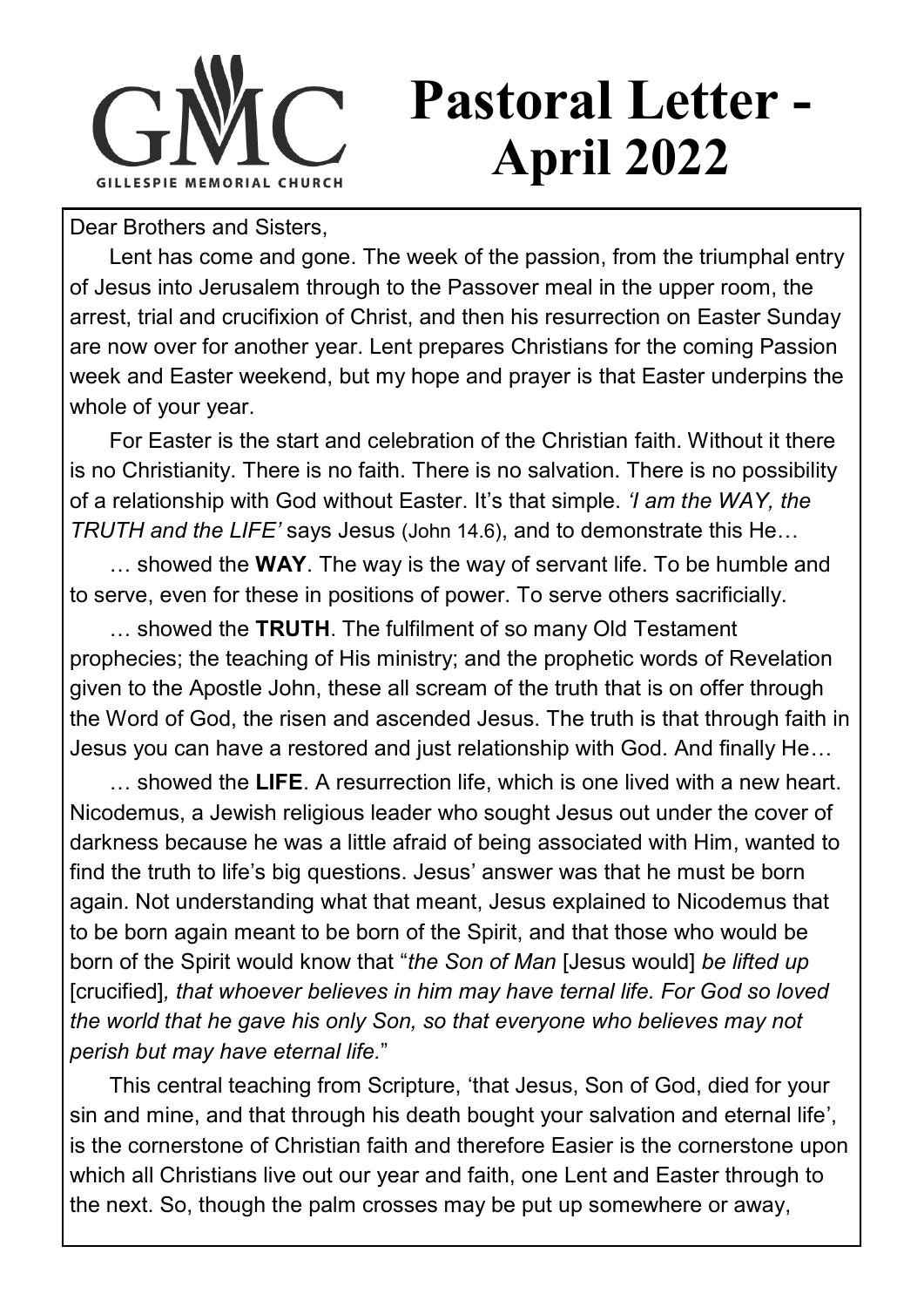though the Easter eggs and bunnies are eaten, for Christians the Easter message still resounds daily in our lives, or at least it should do.

So how is 'Easter' resounding through the life of Gillespie Memorial Church now that we have completed a full year of in-person services, since being allowed to worship again in the sanctuary on Easter Sunday 2021. Remember those days when we had only about 25 chairs in the sanctuary? Well in the past year, while of course still dealing with the effects of the pandemic we have seen a recovery of fellowship each Sunday as people have sought company of others and to bring their worship to God on the Lord's day. We finished our series on Paul's letter to the Romans (started before Covid hit), have delved into other areas including a series on '*Belief, the Golden Rule* and first command to *love the Lord your God with all your heart, soul and mind';* a summer series on *'Love'* (1 Corinthians 13.4-8a); and a series on the core commitments to '*Growing Young'* in our church. All these series have been to challenge and grow us in our faith, and I hope to bring others to faith, that same faith I have just written about above. It's a faith found in the cross and the risen Christ that leads to new life born in the Spirit. As I say, Easter resounds through our faith and should through the life of the church on Sundays AND throughout each week.

Of course, there has been some uncertainty about what the future holds. Numbers coming to church have crept back up but some still haven't made it back to communal worship. Finances have been challenging with some loss of income from halls lets, but now groups are back in the halls and it's great to have vibrancy back in the GMC estate. There was some increase to costs due to essential works, and also you might have also wondered what's happening with GMC in the new round of Presbytery planning and its focus on mission? The draft plan has now been published and our Kirk Session meet in a week (as I type this) to discuss the opportunities and challenges before us. But know this, we are God's church and as I've said before, 'He will build His church'.

That said, it takes the people of God to serve the kingdom of God, and we are blessed to have some new folk among us, some desiring to serve and others being blessed by the ministry we offer. Messy Church is newly birthed and I know it will be a blessing to those who attend, those who volunteer to serve this ministry and will overall bless the kingdom of God. Alpha will start in a week or so (again as I type this and not when you read it), but despite my calls for folk to invite friends, family and colleagues the uptake has been low. I wonder why the low uptake? Have folk made invites but been turned down, or are folk scared to say 'come and see' and invite people along? I really don't know, so I ask that you please speak with me and help your minister understand what you desire for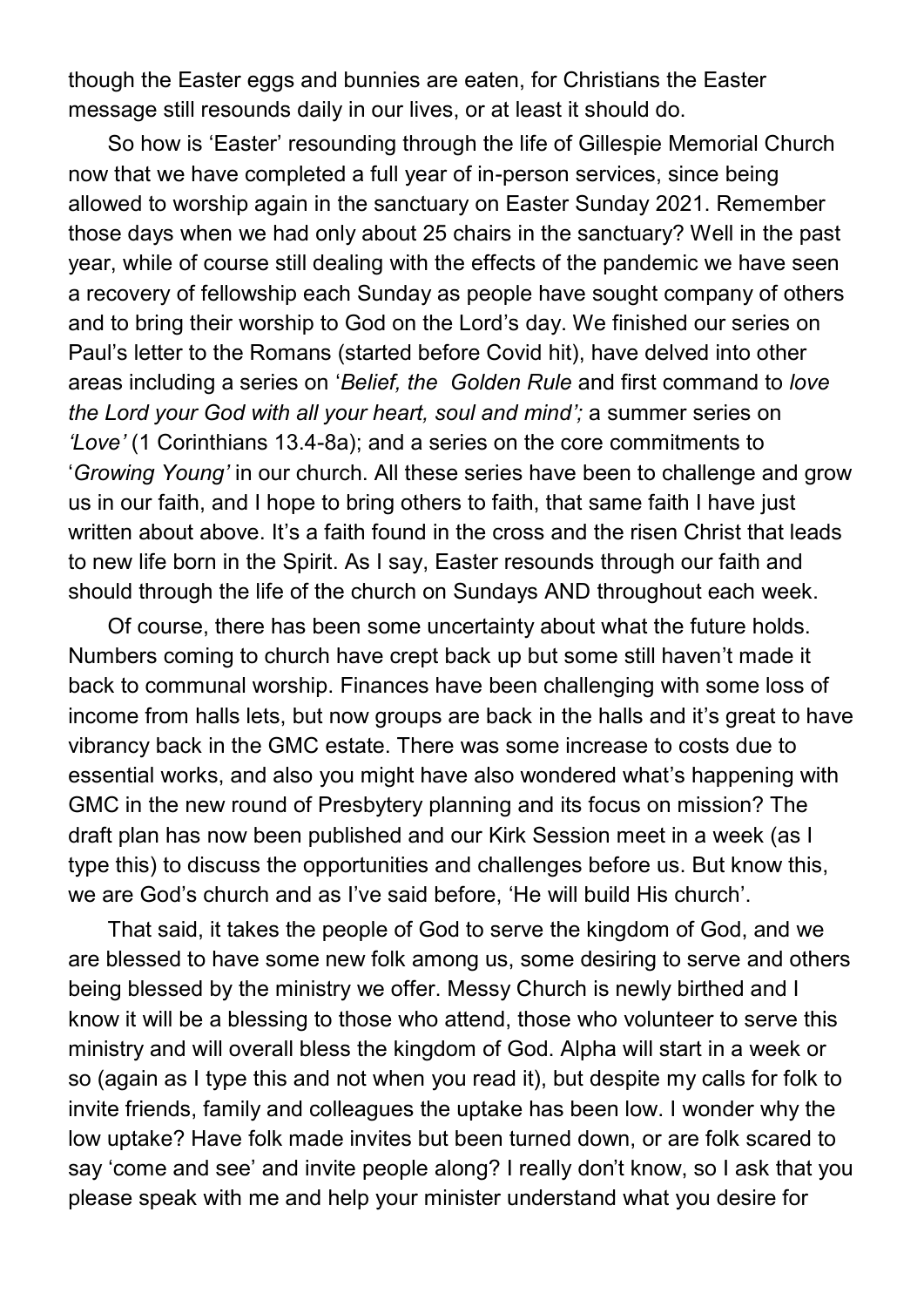your church. For this is your church and I am the servant of it. I BELIEVE WE ARE CALLED TO SERVE, TO PROCLAIM THE KINGDOM AND TO LOVE ONE ANOTHER, so that the risen life of Christ will not only reign in each one of us, but those we bring into the Kingdom too. We are after all an Easter people.

So, though Easter is over for 2022, the bride of the Risen Jesus, the gathered children of God (the church) live to love and serve the Lord. However you are able, please join us and serve Him too. I pray and hope to see you at our Annual General Meeting (see below) so we can hear your thoughts and answer your questions.

To the glory of God

Your servant in Christ, **Pastor Mike** 

*Below are consolidated financial figures for thew full year ended 31st December 2021 with 2020 comparison. (join us on 8th May for the AGM)* 

|                                 | 2021      | 2020     |
|---------------------------------|-----------|----------|
| <b>TOTAL INCOME:</b>            | £103,149  | £131,373 |
| <b>Income Breakdown</b>         |           |          |
| Free Will Offering Envelopes:   | 9,265     | 10,351   |
| <b>Standing Order Offering:</b> | 50,705    | 48,060   |
| Open Plate & Other Offering:    | 16,191    | 8,188    |
| Hall Usage Income:              | $-284$    | 5,820    |
| Other income and                |           |          |
| gift aid reclaim:               | 9,719     | 25,557   |
| Grants                          | 17,553    | 8,553    |
| Legacy                          |           | 27,844   |
| <b>TOTAL EXPENDITURE:</b>       | £111,759  | £109,581 |
| <b>DEFICIT / SURPLUS:</b>       | $-£8,610$ | £ 21,792 |

## **Dates for the diary**

- **Annual Stated Meeting: DATE CHANGE 8th May**  stay on for review of 2021 and for a Q&A on our annual report, and the future at GMC
- **Messy Church on 1st Sunday month at 10am**  this ministry continues to grow. Please support us in your prayer and also if you want to help in any way, speak to Anne or Alan Monk